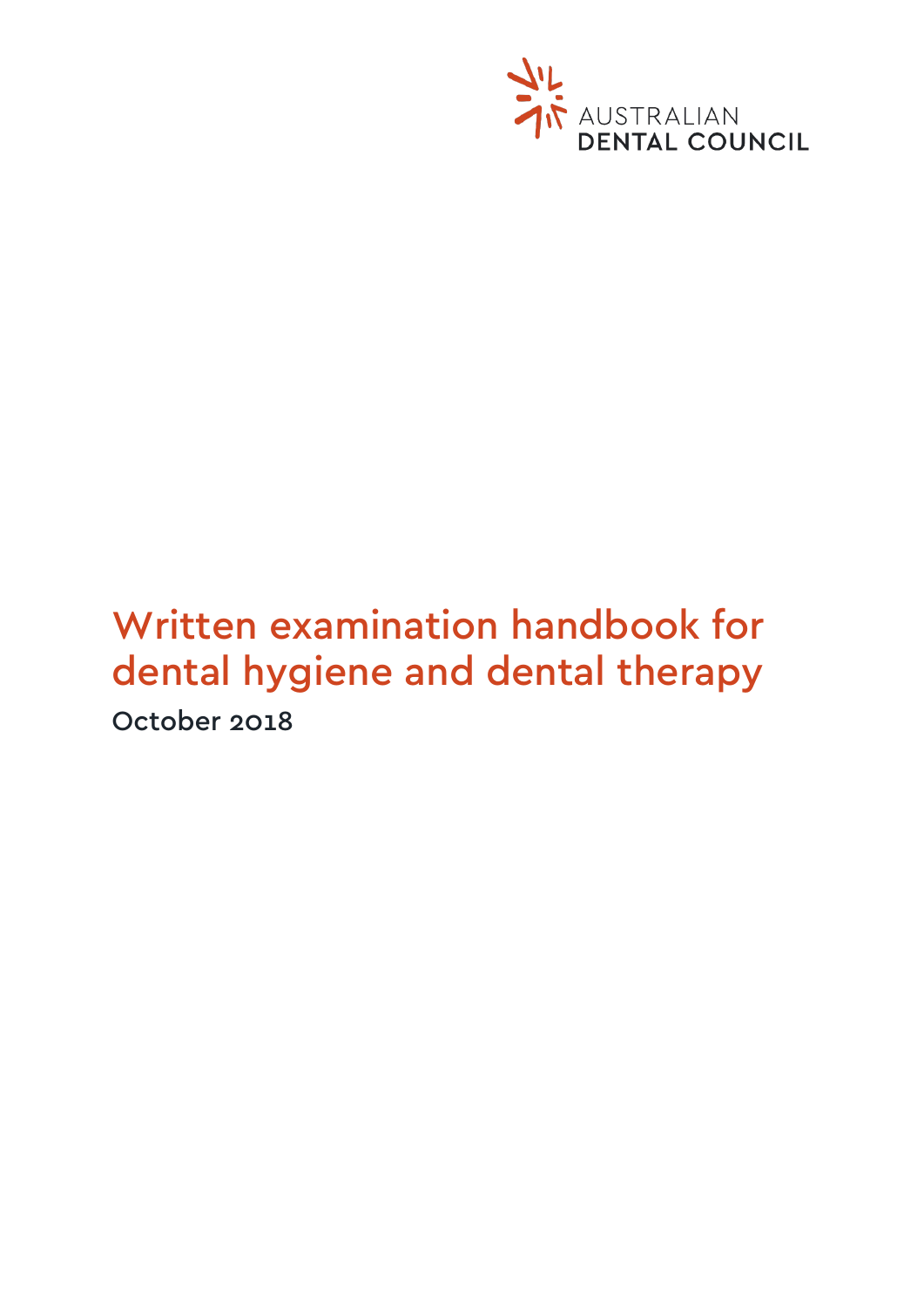

© Australian Dental Council Ltd PO Box 13278 Law Courts Victoria 8010 Australia

This work is copyright 2017. Copyright is held by the Australian Dental Council.

It may not be reproduced for commercial use or sale. Reproduction requires a licence or written permission which may be obtained from the Australian Dental Council.

Version October 2018

**Tel:** +61 (0) 3 9657 1777 **Fax:** +61 (0) 3 9657 1766 **Email:** info@adc.org.au **Web:** [www.adc.org.au](http://www.adc.org.au/) **ABN**: 70 072 269 900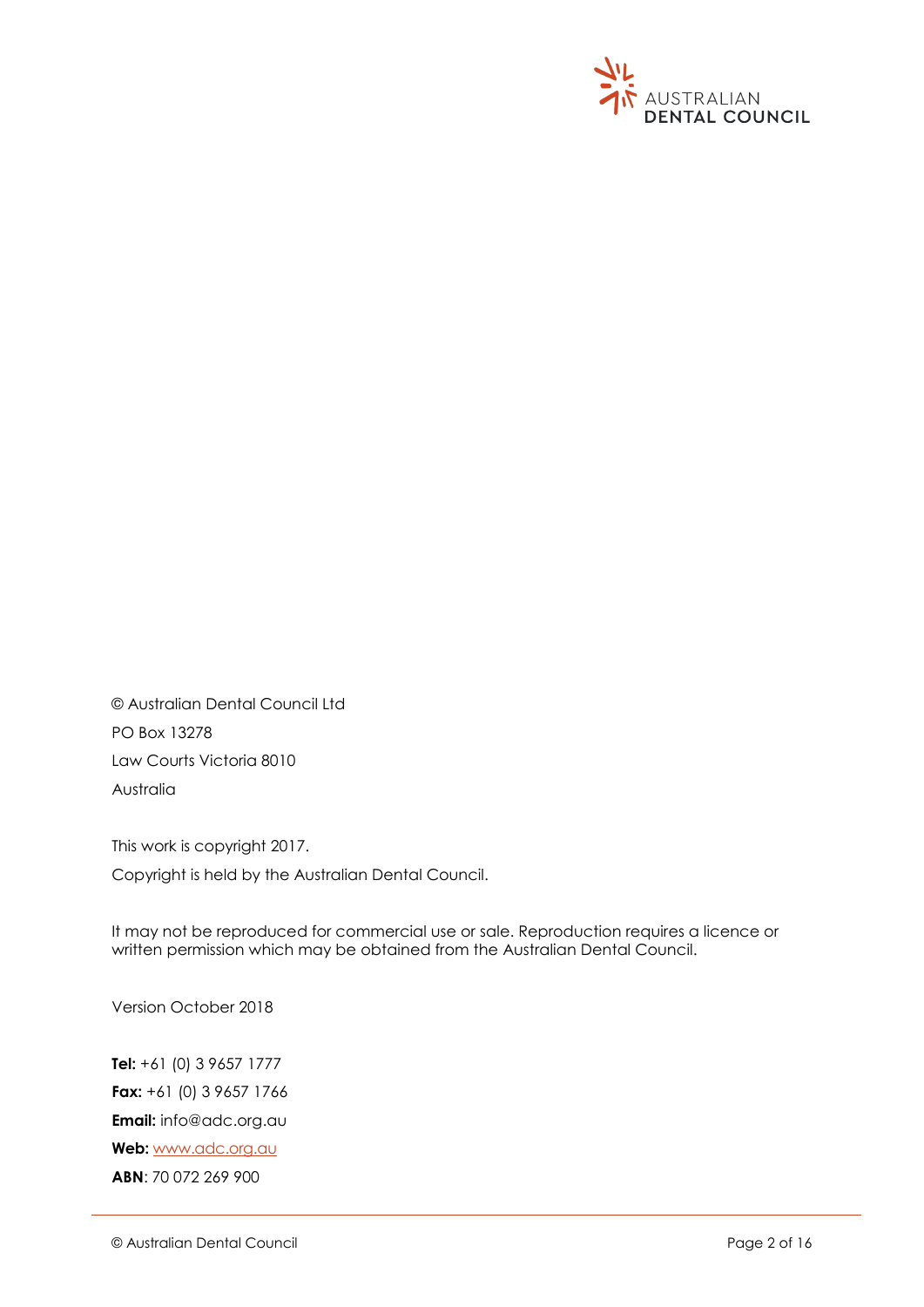

## **Contents**

<span id="page-2-0"></span>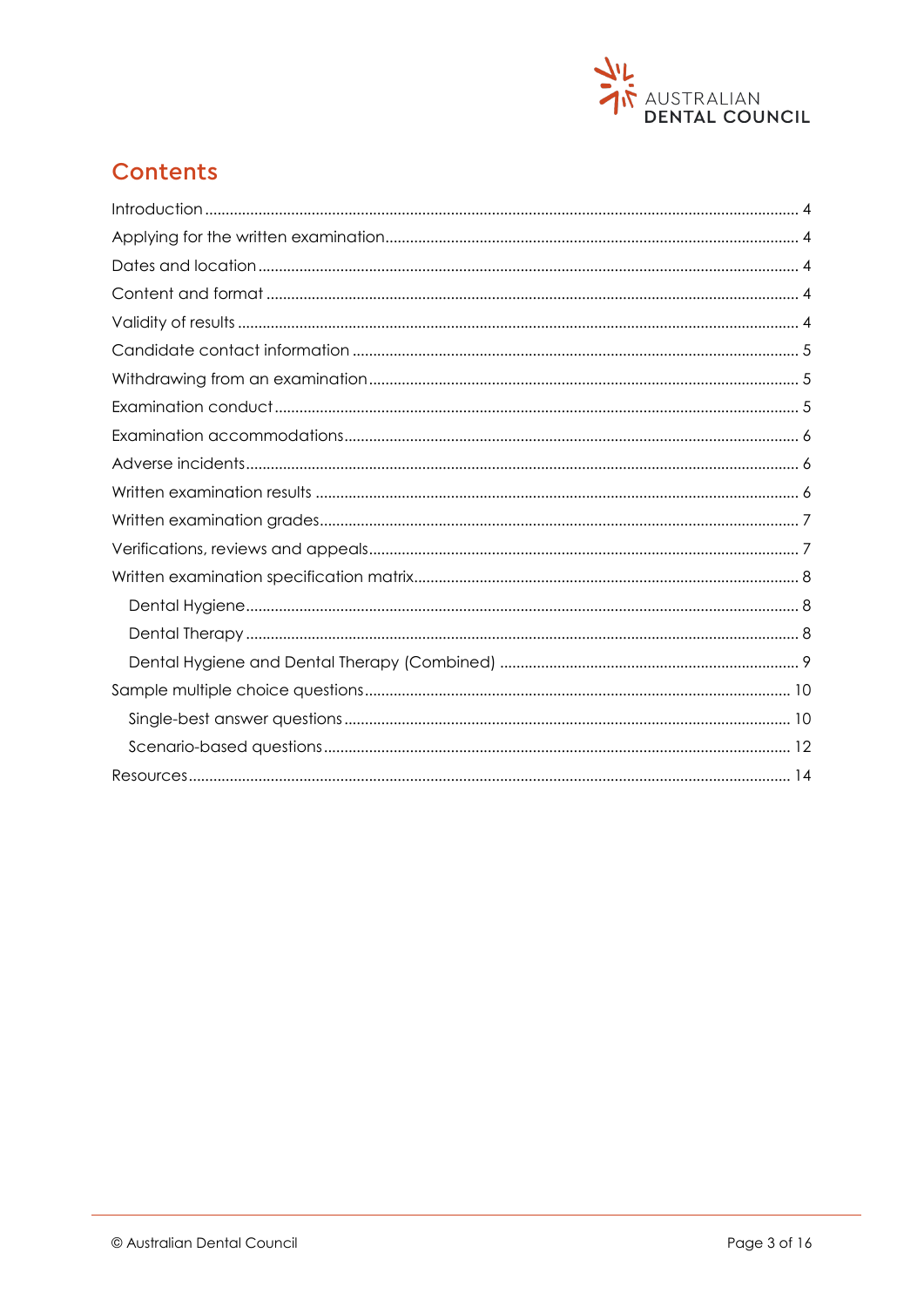

### Introduction

The Australian Dental Council's (ADC) written examination is designed to test your knowledge of the science and practice of dental hygiene and/or dental therapy and to assess your clinical judgement and reasoning skills relevant to dental practice in Australia.

# <span id="page-3-0"></span>Applying for the written examination

To apply for the written examination you must have successfully completed the ADC initial assessment of professional qualifications in dental hygiene and/or dental therapy.

Written examination application opening and closing dates are published on the ADC website. You must complete the *Written Examination Application* form relevant to your profession and submit the form during the advertised application period. Candidates who submit a **complete** application form (including payment) during the application period will be notified if they are eligible to sit that written examination.

### <span id="page-3-1"></span>Dates and location

The written examinations are conducted over one or two days (depending on profession) on two occasions each year, and are generally held in early March and early September.

Currently the Written Examination is only held in Melbourne, Australia with the exact venue to be advised prior to your examination. (Please Note: If you are successful in progressing through the written examination, the practical examination is currently only held in Melbourne, Australia)

### <span id="page-3-2"></span>Content and format

The **dental hygiene** written examination consists of two papers, each two hours in length. The **dental therapy** written examination consists of two papers, the first being two hours in length and the second being one hour in length. A **combined** written examination is available for candidates who hold dual-qualification in both dental hygiene and dental therapy or a qualification in oral health therapy. This examination consists of three papers, the first two are two hours in length and the third one hour in length.

All papers contain a mix of scenario-based and single best answer multiple choice questions, with each examination containing a different set of questions. All papers must be completed in the one examination session, (*i.e.* it is not possible to do one paper in March and the remaining in September). The standard required of each examination is at the same level.

There is no restriction on the number of attempts allowed for the ADC written examination, however a new application and examination fee is needed for each attempt.

### <span id="page-3-3"></span>Validity of results

A pass in the written examination is valid for **three years only**. You must pass the practical examination within three years of the ADC notifying you of your successful result in the written examination.

If you do not complete the practical examination in this timeframe, you must re-sit and pass the written examination to again become eligible to enter the practical examination.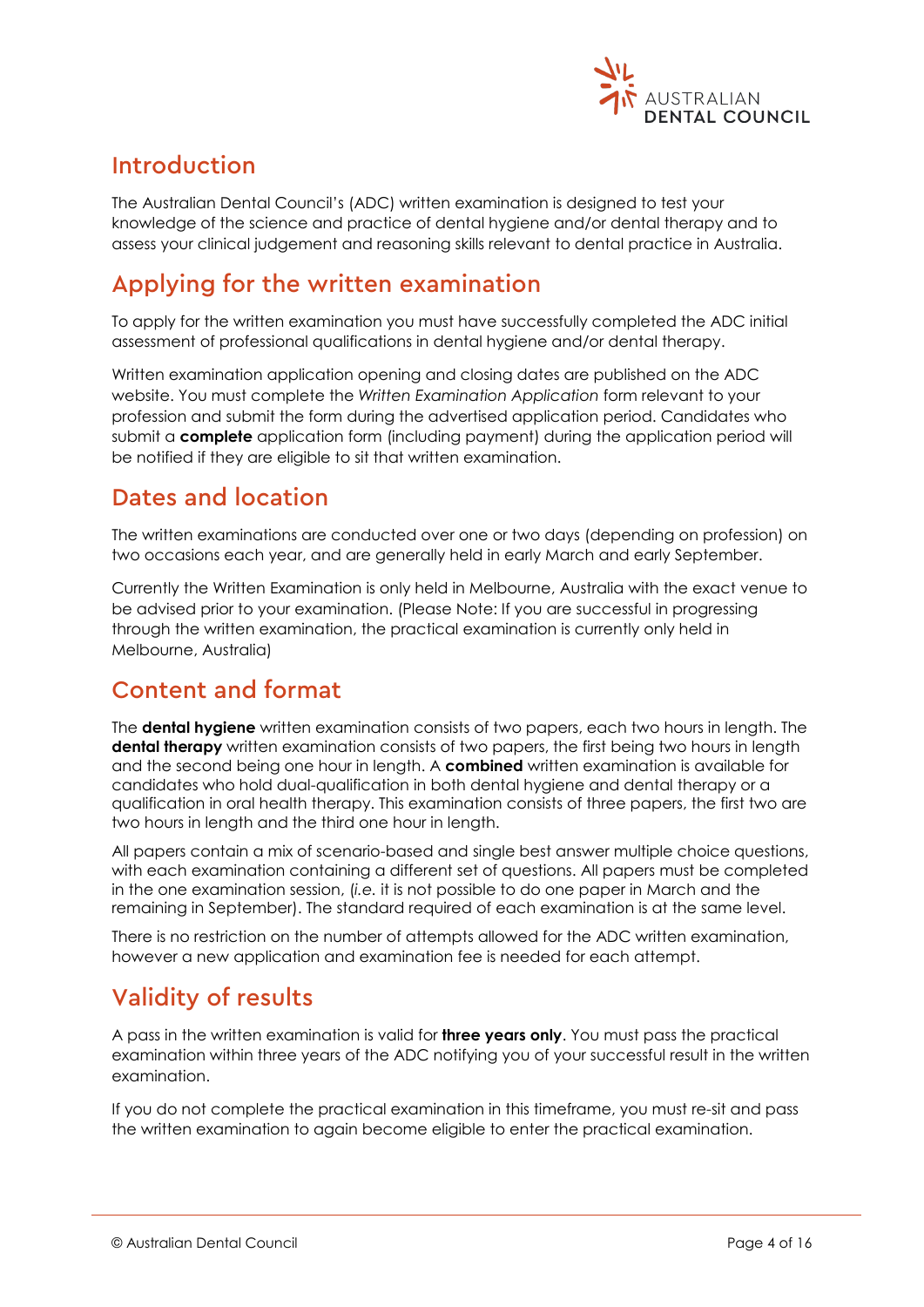

# <span id="page-4-0"></span>Candidate contact information

Venue details and urgent information may be communicated to you via your nominated email address. Please ensure the email address you provide is reliable and checked regularly. Candidates who use free internet providers (Gmail, Yahoo etc.) should properly maintain their mailboxes and check junk mail or other filters. The ADC will not be responsible for non-receipt of correctly addressed emails.

Any change in mailing address must be notified immediately using the ADC's *Notification of Change of Contact Details* form which can be found on [www.adc.org.au.](http://www.adc.org.au/) Information reissued to candidates who fail to advise the ADC or employ a suitable mail redirection service from their previous address will incur an administration fee.

### <span id="page-4-1"></span>Withdrawing from an examination

Withdrawal from an ADC examination can be made by submitting a *Notification of withdrawal from an ADC examination* form, advising that you wish to withdraw. Examination fees and application forms cannot be transferred to alternate examinations.

If you withdraw from an examination before the closing date for that examination you will forfeit 20% of your examination fees.

If your withdrawal form is received after the closing date for the examination you will forfeit 50% of your examination fees.

If you withdraw within four weeks of a scheduled examination you will forfeit the whole fee. You are not entitled to a refund unless your withdrawal is due to illness and is supported by a medical certificate reporting inability to undertake the examination, in which case you may be eligible for a 50% refund.

Please visit the ADC website for more details of the withdrawal process and withdrawal fees. Examinations cannot be rescheduled, i.e. application forms and examination fees cannot be transferred to alternate examination dates. If a candidate wishes to sit the examination at a later date they must withdraw from the current examination session and submit a new application and payment.

Failure to undertake the examination because of an inability to obtain necessary visas or to arrange travel *etc.* will be considered a withdrawal, and the full examination fee, or withdrawal fee as above, will apply.

### <span id="page-4-2"></span>Examination conduct

You must comply with the 'Professional Examination Rules' provided prior to sitting the written examination as ADC examinations are conducted under the strictest supervision.

You will be provided with all materials necessary for the examination.

Calculators or other electronic or mechanical aids are neither required nor permitted. Scrap paper is neither provided nor permitted for the written examination papers.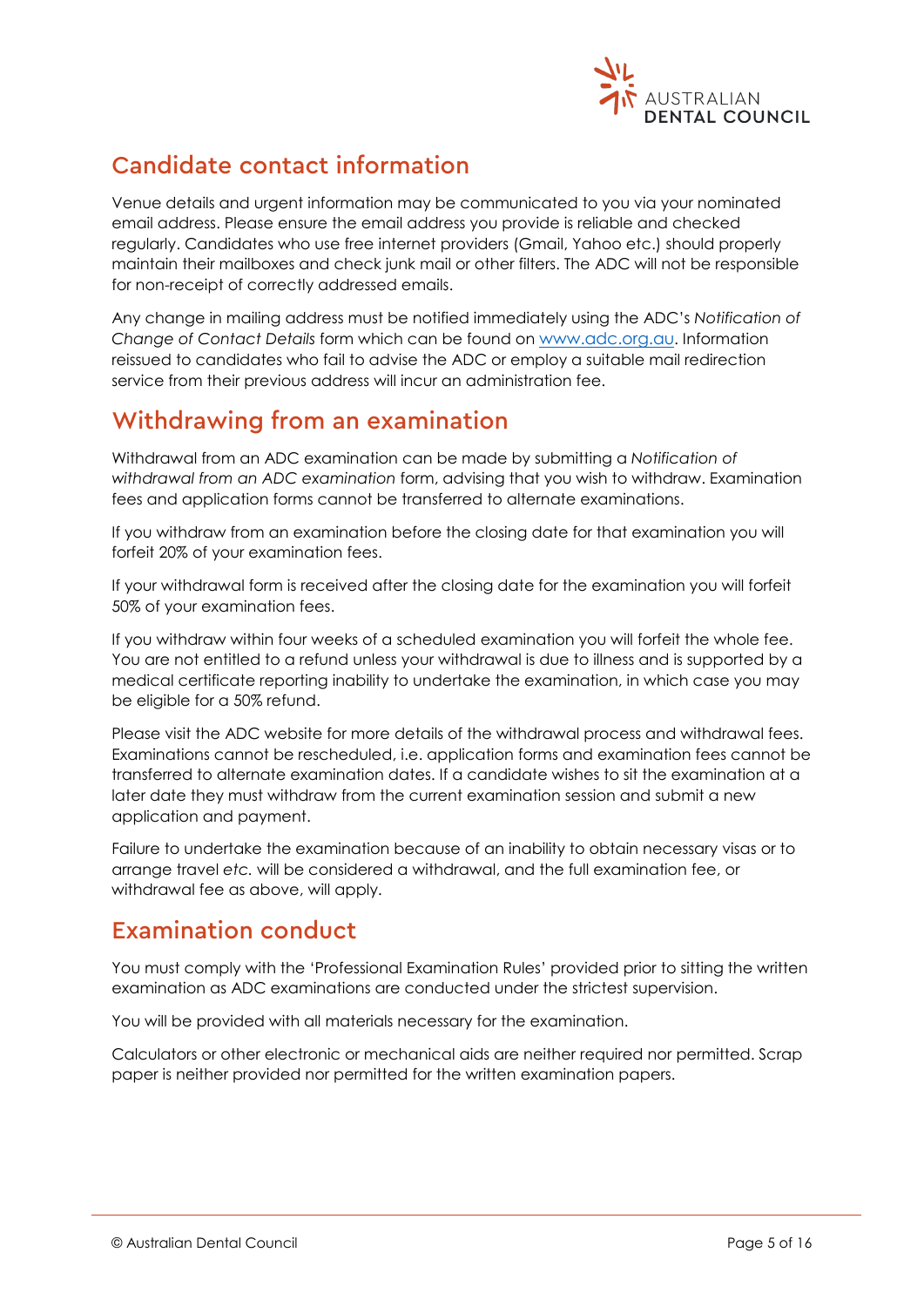

You should remember to bring with you:

- Examination confirmation letter.
- **Evidence of identity** which will be checked at the beginning of the examination. This can be a passport or an Australian driving licence. It must be an original, valid document which bears your photograph and signature.

You must be at the examination centre no later than the arrival time stated on your venue notice; this is usually one hour before the examination starts. Once the examination has commenced no candidate will be granted late entry, regardless of the reason. Failure to sit a paper will be deemed an automatic fail of the entire examination.

### <span id="page-5-0"></span>Examination accommodations

Accommodations in examinations refer to changes in how an examination is administered, without compromising the integrity of the examination. Accommodations aim to remove the impact of a disability, or other medical condition, so that all candidates can fully demonstrate their knowledge, whilst not being given any advantage.

If you wish to request an accommodation, you must submit your request to the ADC in writing along with any supporting evidence (i.e. relevant medical certificate). All requests must be received six weeks prior to the examination date.

The ADC cannot grant exemptions from the requirements of the examinations under any circumstances. As such, an accommodation cannot involve the modification of the required standards, the examination content, or an awarded grade.

### <span id="page-5-1"></span>Adverse incidents

Adverse incidents include situations beyond your control which are likely to affect your performance in the examination (for example an extended power outage). Minor incidents (such as mild noise disturbance) which can be readily rectified are not considered as adverse incidents.

If an event occurs during an examination you believe is likely to affect your performance, it is your responsibility to notify the examination invigilator immediately. The examination invigilator will assess the situation and will attempt to remedy any adverse incident at the time of its occurrence. You may be moved to another work station to allow your examination to continue with minimal delay. If warranted, the examination invigilator may complete an *Adverse Incident form.*

The ADC will not be able to take into consideration any adverse incidents reported after the examination, as there is no opportunity to rectify or verify such incidents. Incidents reported by telephone or email following a written examination will not be considered.

The ADC recommends you investigate strategies to help manage your stress during the examination as minor changes, delays or interruptions during an examination are possible.

### <span id="page-5-2"></span>Written examination results

You will be advised of your result by email. Written examination results will be released **approximately six weeks** after the date of the examination. You should not contact the ADC before this time has elapsed.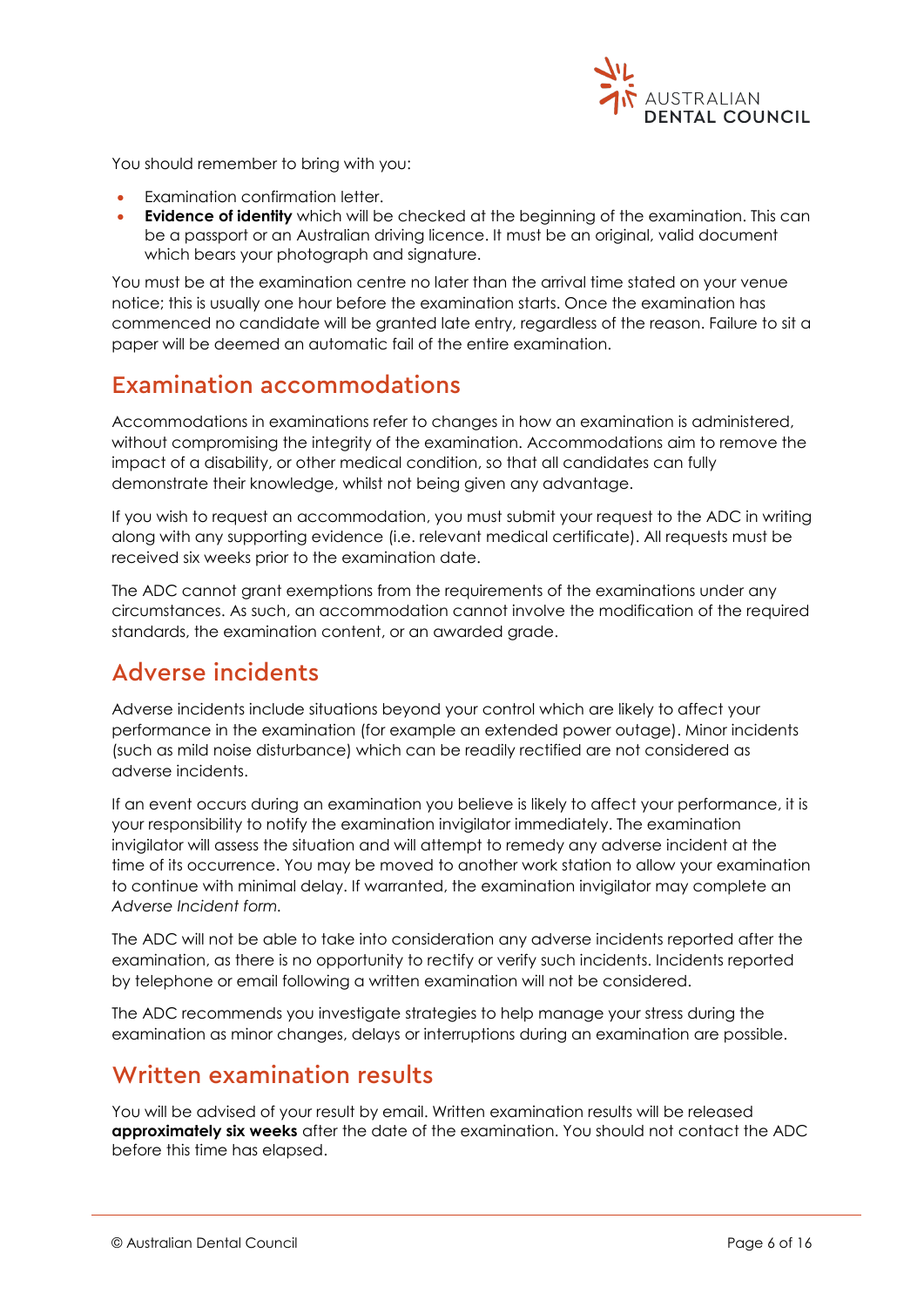

### <span id="page-6-0"></span>Written examination grades

ADC written examination results will appear on your results profile. To be awarded a PASS in the written examination, you must pass all written papers in your examination. The results profile also provides a grade for each paper attempted. Grades A, B and C are all PASS grades, whilst D and E are FAIL grades.

### <span id="page-6-1"></span>Verifications, reviews and appeals

Once receiving their results, candidates can apply for results verification, a review of the administrative procedures of the written examination, or an appeal against the administrative procedures of the written examination.

Candidates should read the *Verification of ADC written examination results policy* and the *Appeals policy for the written examination* for further information regarding the verification, review and appeal processes for the written examination.

The verification, review and appeal processes do not provide candidates with examination questions or answers. The ADC does not release such examination material to candidates.

The ADC will only take into consideration concerns relating to the administrative procedures of the written examination formally submitted according to the *Verification of ADC written examination results Policy* and *the Appeals policy for the written examination*. Reports or accounts provided by telephone or email following a written examination will not be considered and candidates will be redirected to these policies.

Please note all relevant fees for verification of results and ADC appeals can be found on the ADC website, [www.adc.org.au](http://www.adc.org.au/)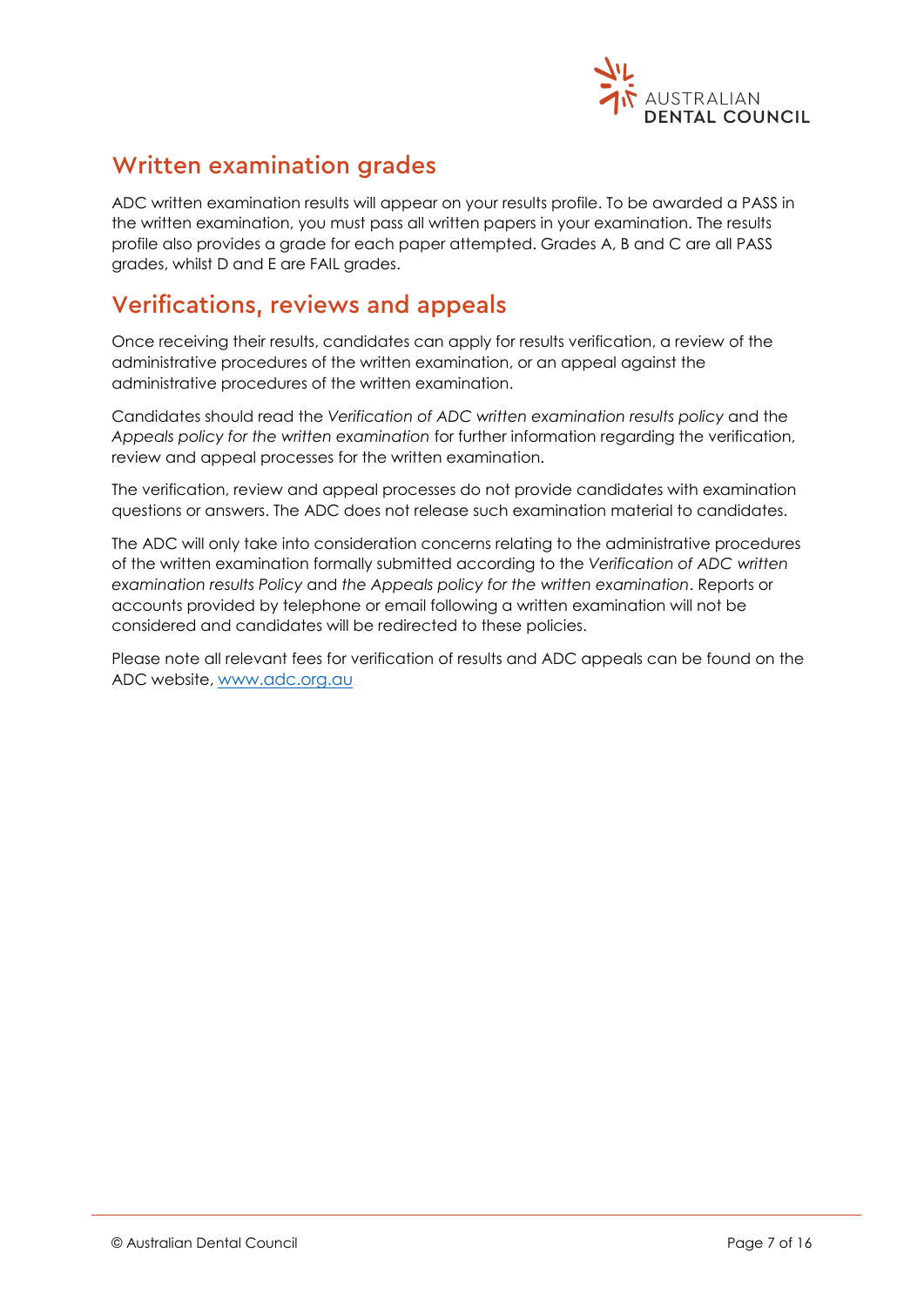

# <span id="page-7-0"></span>Written examination specification matrix

The ADC written examination is designed to test your knowledge of the science and practice of dental hygiene and/or dental therapy, and to assess your clinical judgement and reasoning skills relevant to dental practice in Australia.

The questions in each paper will focus on, but may not be limited to, the disciplines listed in the table below. Please note that the depth of understanding in each of these disciplines is assessed to the expected level of a new graduate from an Australian prescribed course of study.

<span id="page-7-1"></span>

| <b>Dental Hygiene</b>                    |                                      |                                             |                                             |  |  |
|------------------------------------------|--------------------------------------|---------------------------------------------|---------------------------------------------|--|--|
| Paper 1 (80 questions) 2 hours           |                                      |                                             |                                             |  |  |
| Angesthesig and<br>۰<br>Resuscitation    | Infection Control<br>$\bullet$       | Oral Medicine<br>$\bullet$                  | Oral Pathology<br>$\bullet$                 |  |  |
| Pharmacology<br>۰<br>and Therapeutics    | Preventive<br>$\bullet$<br>Dentistry | <b>Public Dental</b><br>$\bullet$<br>Health | Orthodontics<br>٠                           |  |  |
| Paper 2 (80 questions) 2 hours           |                                      |                                             |                                             |  |  |
| Periodontics<br>$\bullet$                | Tooth<br>Conservation                | <b>Dental Caries</b>                        | Fixed<br>$\bullet$<br><b>Prosthodontics</b> |  |  |
| Removable<br>$\bullet$<br>Prosthodontics | Paediatric<br>Dentistry              | Radiology                                   |                                             |  |  |

<span id="page-7-2"></span>

| <b>Dental Therapy</b>                         |                               |                                  |                                             |  |  |  |
|-----------------------------------------------|-------------------------------|----------------------------------|---------------------------------------------|--|--|--|
| Paper 1 (80 questions) 2 hours                |                               |                                  |                                             |  |  |  |
| Tooth<br>Conservation                         | <b>Dental Caries</b><br>٠     | Preventive<br>Dentistry          | <b>Public Dental</b><br>$\bullet$<br>Health |  |  |  |
| Orthodontics                                  | Periodontics<br>$\bullet$     | <b>Endodontics</b>               | Paediatric<br>٠<br>Dentistry                |  |  |  |
| Paper 2 (40 questions) 1 hour                 |                               |                                  |                                             |  |  |  |
| <b>Oral Surgery</b><br>۰                      | <b>Infection Control</b><br>٠ | Oral Medicine<br>$\bullet$       | Oral Pathology<br>$\bullet$                 |  |  |  |
| Pharmacology<br>$\bullet$<br>and Therapeutics | Radiology<br>۰                | Angesthesig and<br>Resuscitation | Dental Materials<br>$\bullet$               |  |  |  |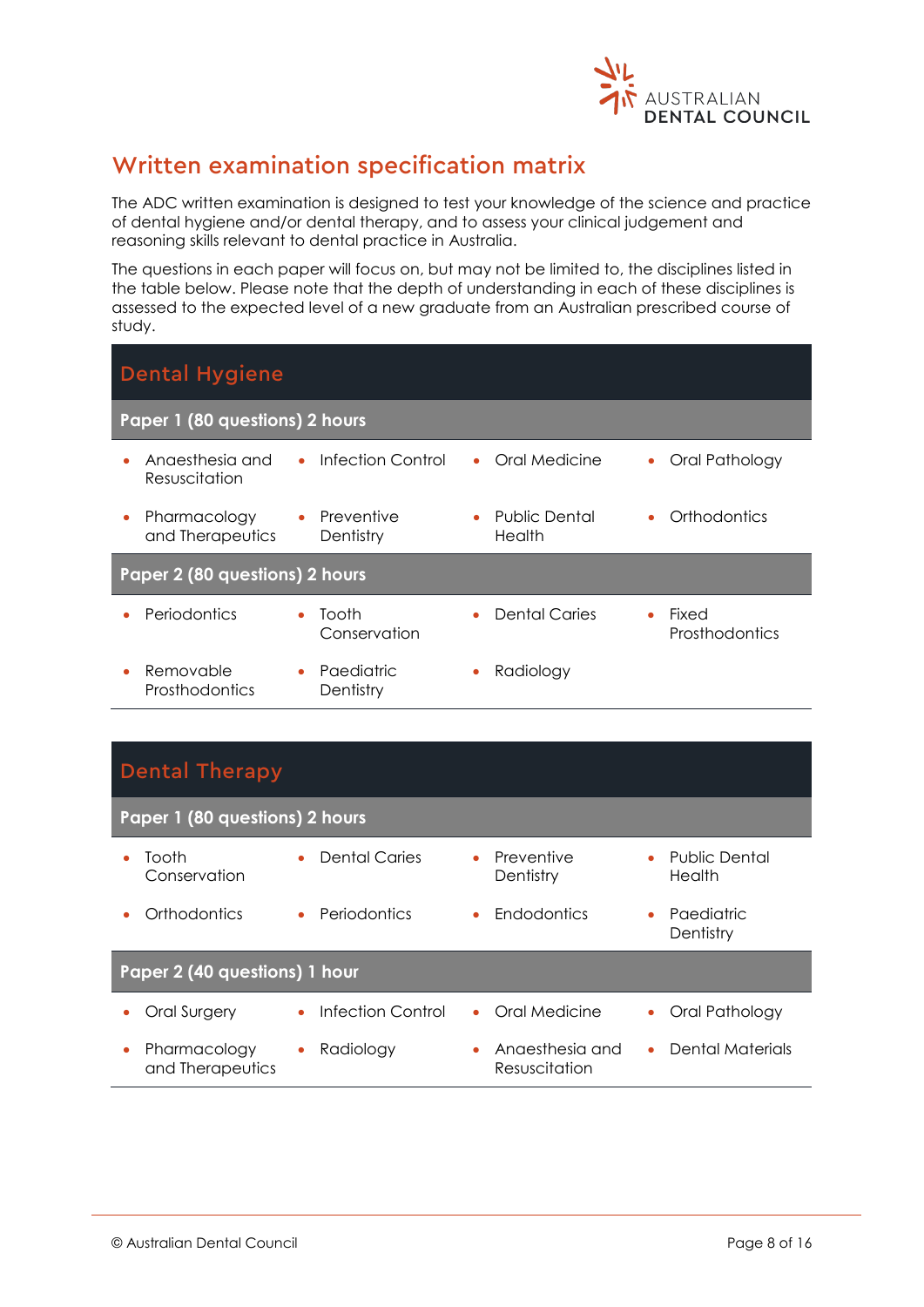

<span id="page-8-0"></span>

| Dental Hygiene and Dental Therapy (Combined) |                                |                                      |                   |  |  |  |
|----------------------------------------------|--------------------------------|--------------------------------------|-------------------|--|--|--|
| Paper 1 (80 questions) 2 hours               |                                |                                      |                   |  |  |  |
| Periodontics                                 | Preventive<br>Dentistry        | Public Dental<br>$\bullet$<br>Health |                   |  |  |  |
| Paper 2 (65 questions) 2 hours               |                                |                                      |                   |  |  |  |
| Tooth<br>Conservation                        | <b>Dental Caries</b>           | Paediatric<br>Dentistry              | Endodontics       |  |  |  |
| Removable<br>Prosthodontics                  | Fixed<br>Prosthodontics        | Radiology                            | Orthodontics      |  |  |  |
| Paper 3 (40 questions) 1 hour                |                                |                                      |                   |  |  |  |
| Anaesthesia and<br>Resuscitation             | Infection Control<br>$\bullet$ | Oral Medicine<br>$\bullet$           | Oral Surgery<br>۰ |  |  |  |
| Pharmacology<br>and Therapeutics             |                                |                                      |                   |  |  |  |

In the following pages we have provided samples of scenario-based and single-best answer MCQs.

The sample questions are taken from the existing question bank and will not be used again in any future examination.

While these sample questions represent the *type* of questions currently being used in the examination, it is possible that some of the sample questions and answers may not reflect recent advances in knowledge or practice.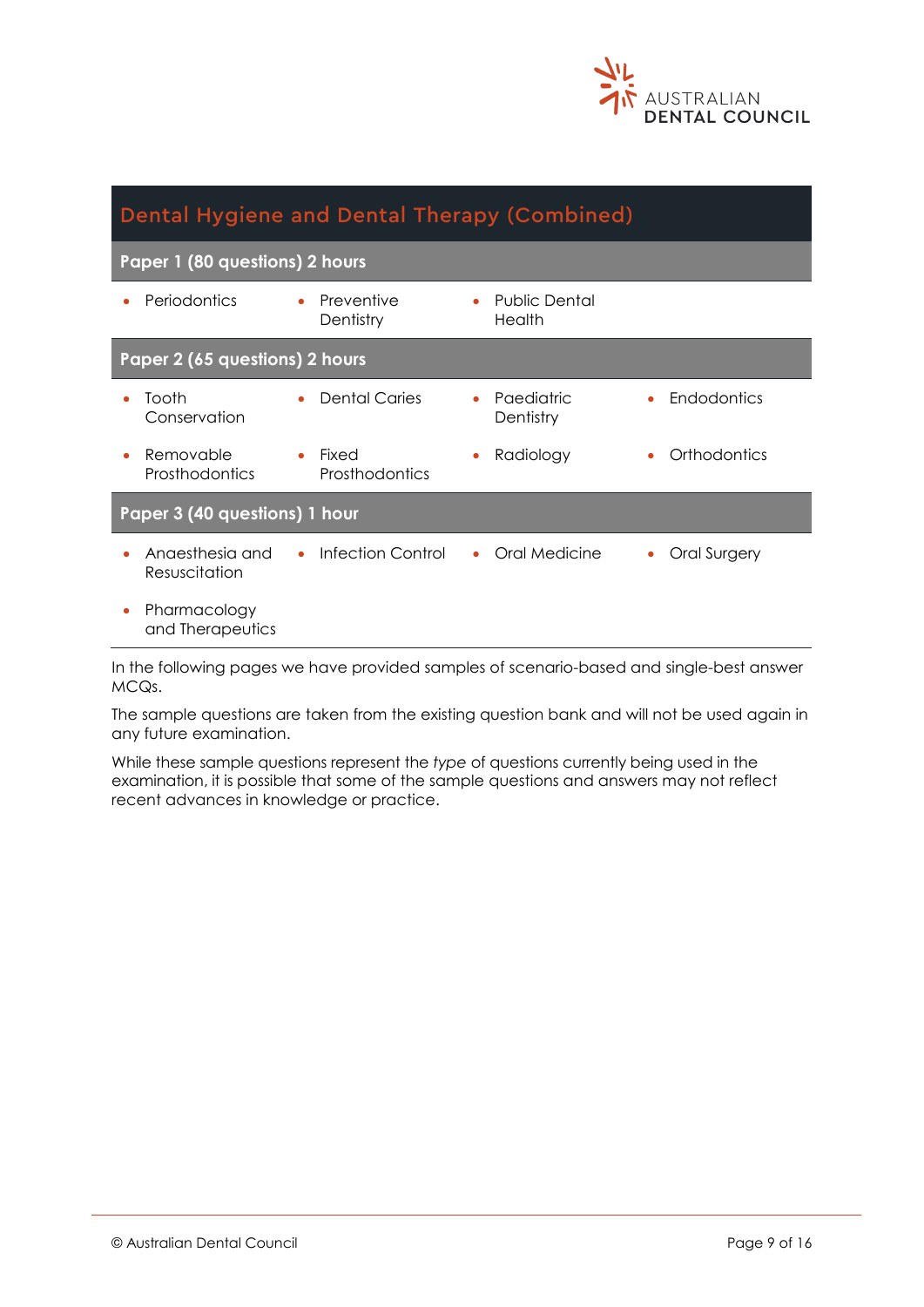

# <span id="page-9-0"></span>Sample multiple choice questions

### <span id="page-9-1"></span>Single-best answer questions

In these questions one or more answers may be correct but candidates must select the ONE best answer. Correct answers are marked in **orange**.

- 1. Which of the following would most clearly differentiate an acute periodontal abscess from an acute periapical abscess?
	- a) pigmentation of the gingivae
	- b) nature of the swelling
	- c) degree of tooth mobility
	- **d) response to a test for vitality**
	- e) tenderness to percussion
- 2. A 25 years-old male complained of many minute vesicles on the vermillion border of the upper lip. The vesicles were preceded by an "itching" sensation. The patient stated the vesicles develop "two or three times" a year. The **MOST LIKELY** diagnosis is
	- a) impetigo
	- b) herpes zoster
	- **c) recurrent herpes simplex infection**
	- d) primary herpetic stomatitis
	- e) recurrent aphthous ulceration
- 3. A patient presents with painless, bluish lump (10 mm in diameter) just inside the vermillion border of the lower lip. The **MOST LIKELY** diagnosis is
	- a) smokers' keratosis
	- b) squamous cell carcinoma
	- **c) mucocoele**
	- d) fibroma
	- e) fibro-epithelial polyp
- 4. The drug most commonly used to treat trigeminal neuralgia is
	- a) diazepam (Valium)
	- **b) carbamazepine (Tegretol)**
	- c) Ergotamine
	- d) phenytoin (Dilantin)
	- e) metronidazole (Flagyl)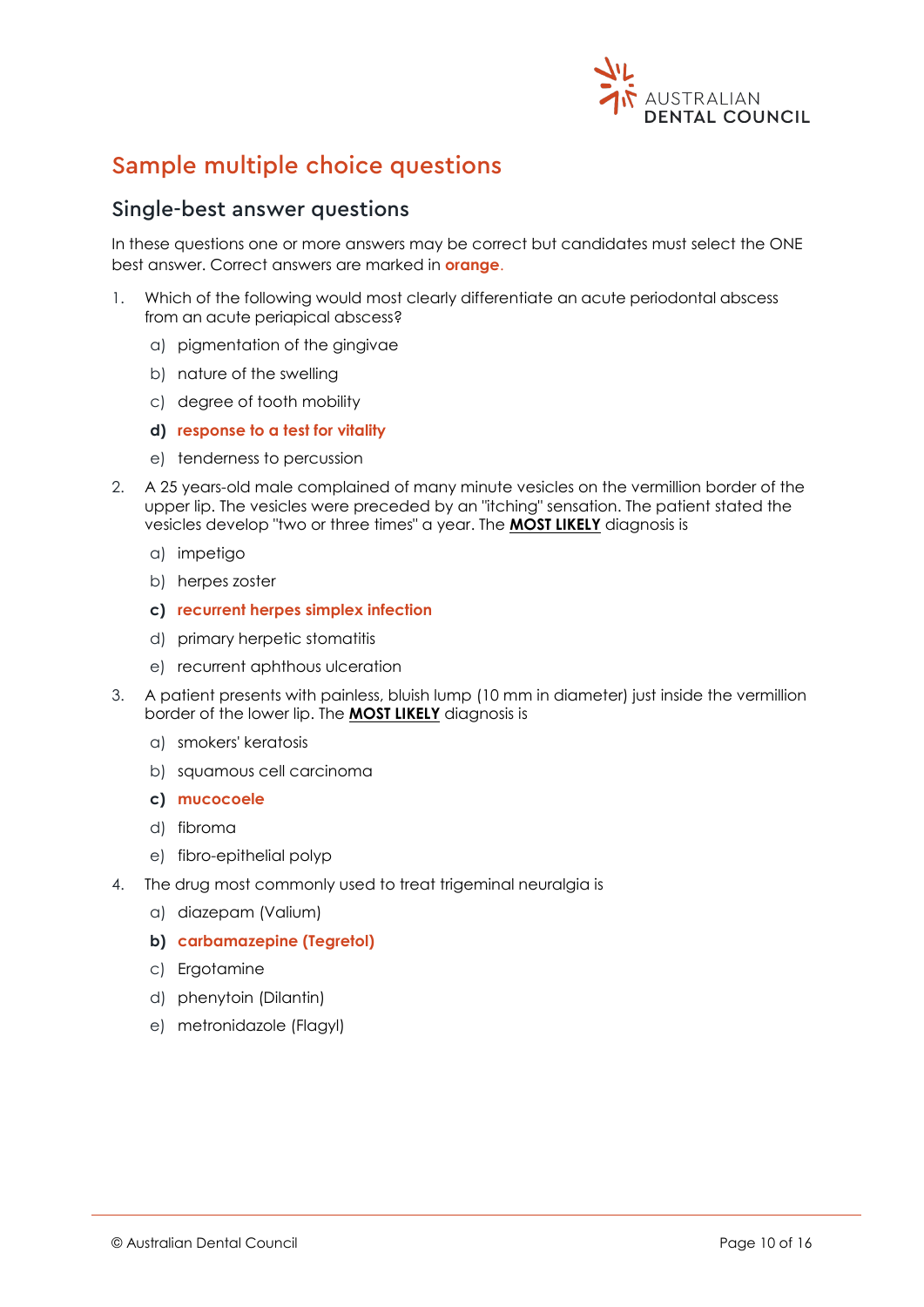

- 5. An injection at the anterior border of the ramus of the mandible, a centimetre above the lower occlusal plane, will anaesthetise the
	- a) lingual nerve
	- **b) long buccal nerve**
	- c) facial nerve
	- d) posterior superior alveolar nerve
	- e) mylo-hyoid nerve
- 6. The **MOST COMMON** problem arising from premature extraction of deciduous molars is the loss of
	- **a) arch length**
	- b) facial contour
	- c) vertical height
	- d) sibilant speech sounds
	- e) freeway space
- 7. A substance used as a non-cariogenic substitute for sugar is
	- a) fructose
	- b) glucose
	- c) lactose
	- d) maltose
	- **e) sorbitol**
- 8. A patient develops unilateral facial paralysis within ten minutes after an attempted inferior alveolar nerve block on the same side. The most logical explanation is that the injection was made into the
	- **a) parotid gland**
	- b) masseter muscle
	- c) maxillary artery
	- d) pterygomandibular ligament
	- e) buccinator muscle
- 9. The tooth **MOST** often congenitally missing is the
	- a) mandibular first premolar
	- b) mandibular lateral incisor
	- c) maxillary first molar
	- **d) maxillary lateral incisor**
	- e) maxillary canine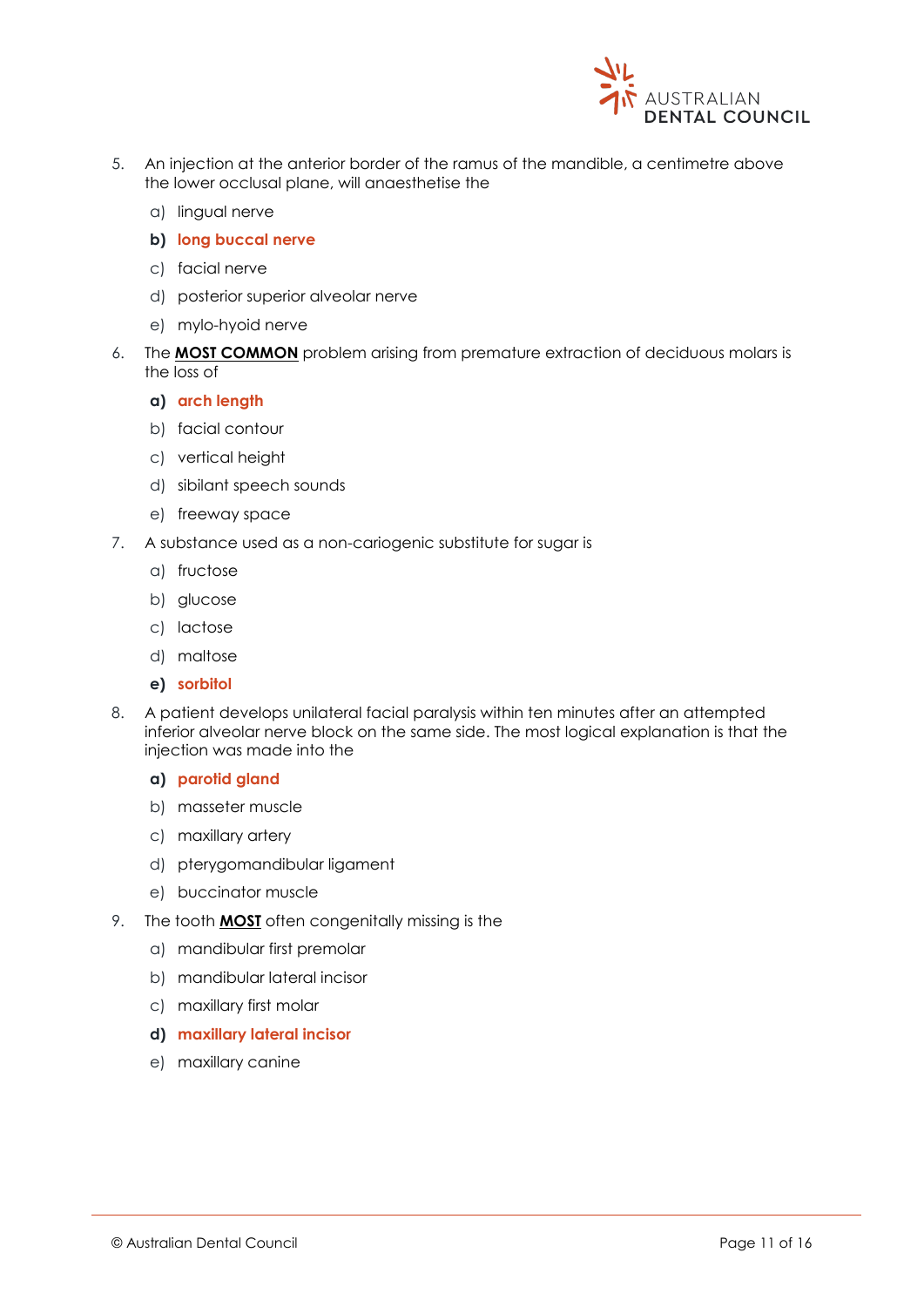

### <span id="page-11-0"></span>Scenario-based questions

Correct answers are marked in **orange.**

A 64-year-old patient who is receiving warfarin as part of the management of his atrial fibrillation tells you that one of his lower right back teeth was restored three years ago by a dentist who has since retired from your practice.

The tooth is now occasionally sensitive to hot and cold. The clinical notes confirm the history and indicate that the tooth was restored using a resin composite material.



You obtain the attached periapical radiograph.

- 1. In addition to testing the pulp vitality with either cold or an electric pulp tester, which of the following clinical tests or procedures would be the most appropriate to assist in making a diagnosis?
	- a) Orthopantomogram
	- b) Bite-wing radiograph
	- **c) Percussion**
	- d) Crack testing
	- e) INR
- 2. In cases like this Class II composite restorations of posterior teeth are more likely to fail due to recurrent caries if:
	- a) The material is placed in increments because of the risk of leakage between the increments.
	- b) A glass-ionomer lining is used because of the risk that the lining will leach out over time.
	- c) Occlusal loads are applied to the marginal ridge due to flexure of the material.
	- d) The curing time is extended due to greater shrinkage of the material.
	- **e) The gingival margin is on dentine because bonding under these conditions is unpredictable.**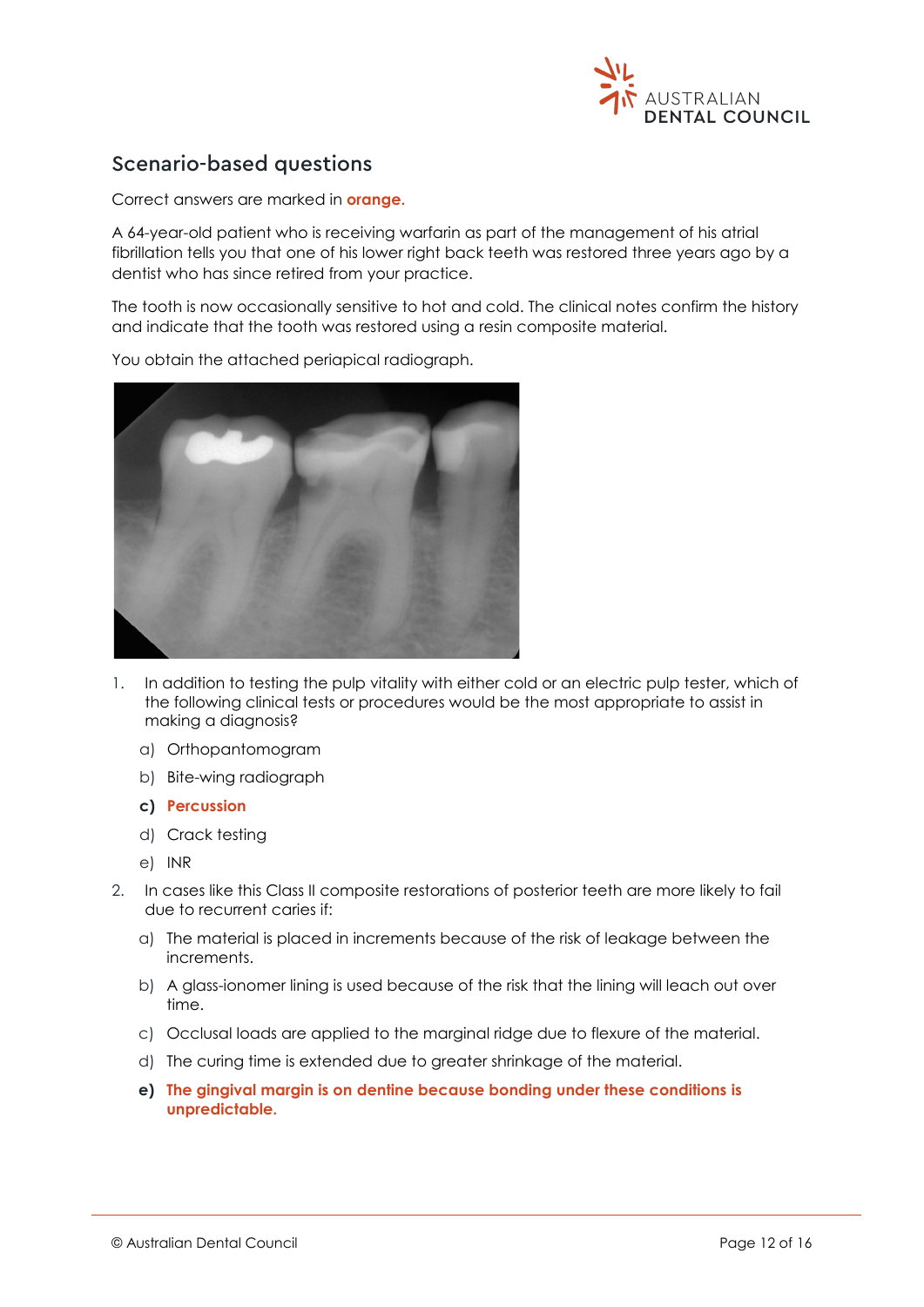

- 3. Given the history and the radiographic evidence, would you expect the "sensitivity" to hot and cold that the patient reports to be:
	- a) sharp, occurring once of twice per week and only with ice-cream and hot coffee?
	- b) sharp and relieved on removal of hot or cold stimulus?
	- **c) dull and lingering for 1-2 minutes?**
	- d) always present, but worse after hot or cold stimulus?
	- e) worse in the morning?
- 4. If you decided to extract the tooth and in planning for the procedure you find that that the patient's INR is 2.4, would you:
	- **a) Proceed with the extraction and provide appropriate post-operative instructions.**
	- b) Proceed with the extraction and suggest that the patient stop their warfarin for 3 days.
	- c) Suggest that the patient stop their warfarin and commence taking 125mg aspirin before returning in 3 days to have the tooth removed.
	- d) Consult the patient's cardiologist to discuss stopping warfarin treatment.
	- e) Refer the patient to a consultant Oral and Maxillofacial Surgeon who is the best placed to manage complex surgical problems such as this.
- 5. After removal of the 46, which of the following prosthodontic options would be most appropriate?
	- a) Immediate placement and immediate restoration with a dental implant.
	- b) Replacement with an immediate removable partial denture.
	- c) Replacement with a removable partial denture after the extraction site has healed.
	- d) Replacement with a fixed bridge.
	- **e) No replacement until the patient has had an opportunity to assess their functional and aesthetic concerns.**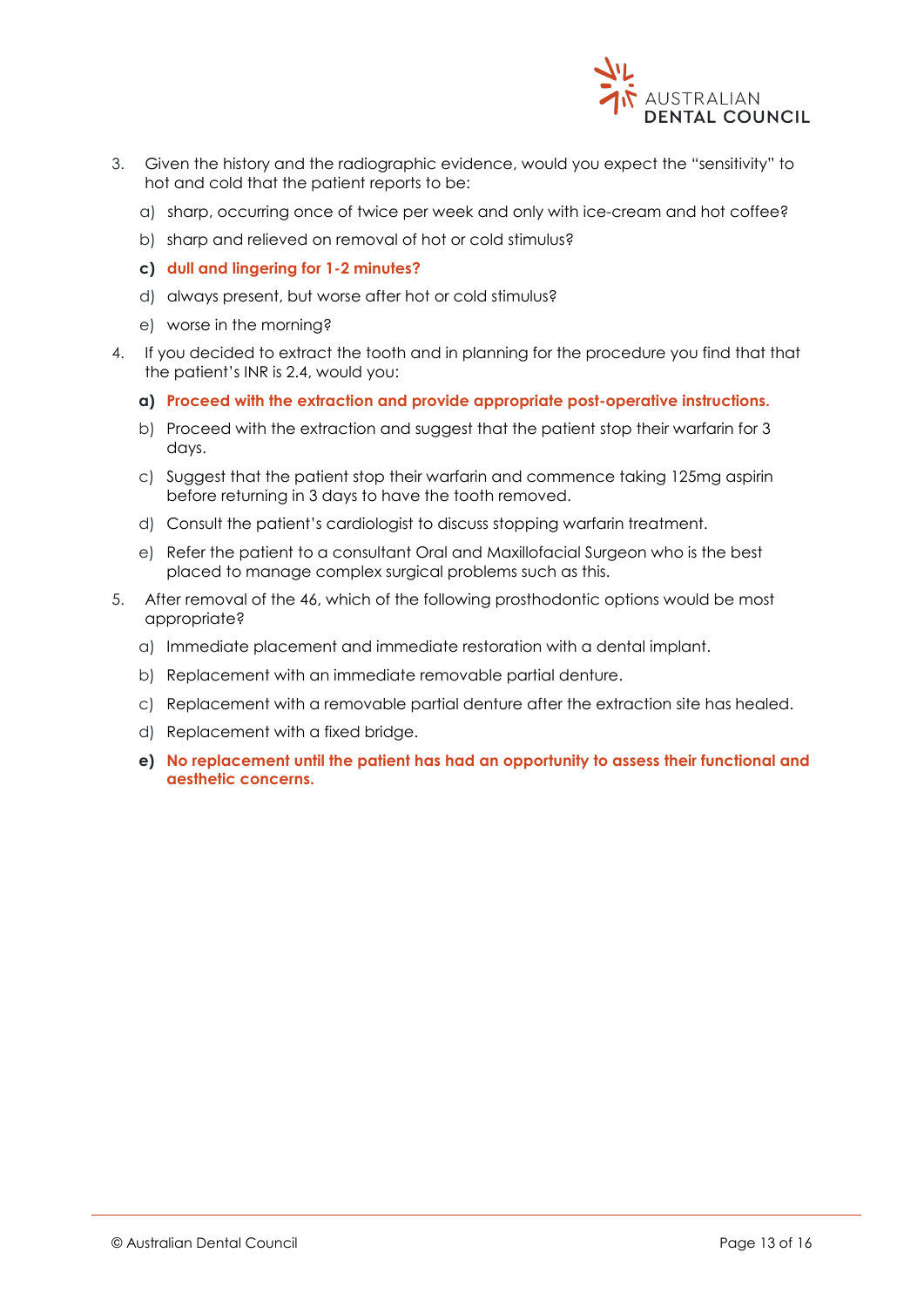

### <span id="page-13-0"></span>Resources

The content of the examinations is derived from the same broad range of resources that dental students and practitioners in Australia commonly refer to. As a result it is not possible to identify a narrow list of textbooks and journals with which candidates must be familiar and from which the examination will be derived. However, as a guide, candidates might find recent editions of the following resources a useful starting point in preparing for the examinations.

#### General Dentistry

Australian Dental Association Inc. Policy Statement 6.5.1, Code of ethics for dentists.

Australian Dental Association, Victorian Branch. By-law 2, Ethics.

Fan KFM, Jones J. MCQs in dentistry, 2nd edn. Knutsford, UK: PasTest Ltd, 2010

Ireland R, ed. A dictionary of dentistry. Oxford: Oxford University Press, 2010

Mitchell DA, Mitchell L. Oxford handbook of clinical dentistry, 6<sup>th</sup> edn. Oxford: Oxford University Press, 2014

#### **Cariology**

Fejerskov O, Nyvad B, Kidd E, eds. Dental caries: the disease and its clinical management, 3rd edn. Hoboken, NJ: Wiley Blackwell, 2015

#### Community Dentistry

Burt BA, Eklund SA, eds. Dentistry, dental practice and the community, 6<sup>th</sup> edn. St Louis: Elsevier Saunders, 2005

#### Endodontics

Torabinejad M, Fouad A, Walton RE. Endodontics: principles and practice, 5<sup>th</sup> edn. St Louis: Elsevier Saunders, 2015

#### Diagnosis

Okeson, JP. Bell's Oral and facial pain (formerly Bell's Orofacial pain), 7<sup>th</sup> edn. Chicago: Quintessence, 2014

Infection control

Australian Dental Association. Guidelines for infection control: 2nd ed. 2012

#### **Materials**

Anusavice KJ, Shen C, Rawls HH, eds. Phillip's Science of dental materials, 12th edn. Amsterdam: Saunders Elsevier, 2012

#### Medicine

Walker BR, Colledge NR, Ralston SH, Penman I, eds. Davidson's principles and practice of medicine, 22nd edn. Edinburgh: Churchill Livingstone Elsevier, 2014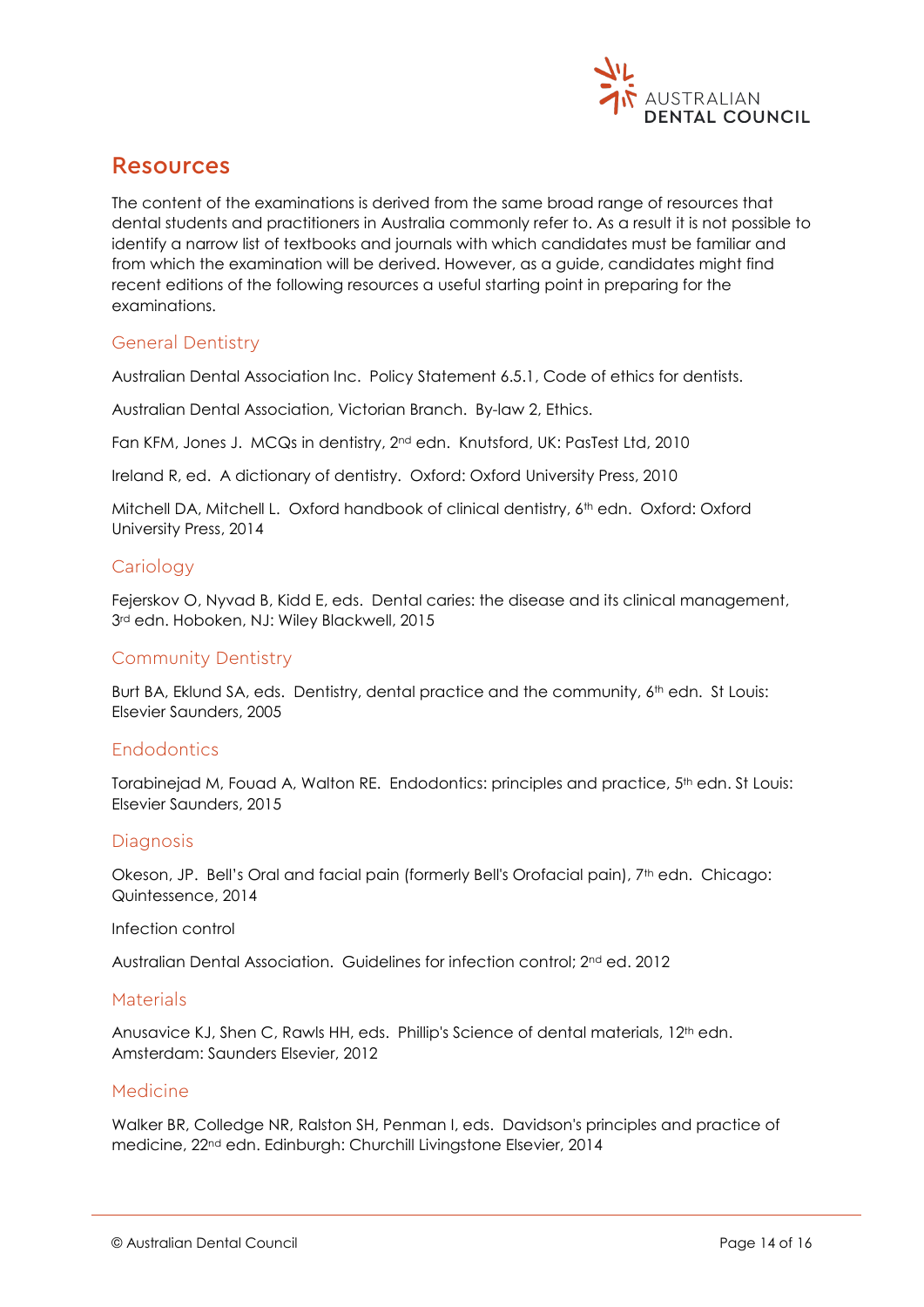

### Operative/restorative

Heymann HO, Swift EJ, Ritter AV, eds. Sturdevant's art & science of operative dentistry, 6<sup>th</sup> edn. St Louis: Elsevier Mosby, 2013

Mount GJ, Hume WR, eds. Preservation and restoration of tooth structure, 2<sup>nd</sup> edn. Brighton, QLD, Australia: Knowledge Books and Software, 2005

### Oral medicine/Oral pathology

Cawson RA, Odell EW. Cawson's Essentials of oral pathology and oral medicine, 8th edn. Amsterdam: Churchill Livingstone Elsevier, 2008

Soames JV, Southam JC. Oral pathology, 4<sup>th</sup> edn. Oxford: Oxford University Press, 2005

#### **Orthodontics**

Profitt WR, Fields HW, Sarver DM, Ackerman JL. Contemporary orthodontics, 5<sup>th</sup> edn. St Louis: Elsevier Mosby, 2013

#### Paediatric dentistry

Cameron AC, Widmer RP. Handbook of pediatric dentistry, 4th edn. St Louis: Elsevier Mosby, 2014

McDonald RE, Avery DR, Dean JA. McDonald and Avery's Dentistry for the child and adolescent, 9th edn. St Louis: Mosby, 2011

#### Periodontology

Newman MG, Takei HH, Klokkevold PR, Carranza FA. Carranza's clinical periodontology, 11<sup>th</sup> edn. St Louis: Saunders Elsevier, 2012

#### Pharmacology/Therapeutics

Therapeutic guidelines – Oral and dental, Version 2. Melbourne: Therapeutic Guidelines Limited, 2012

Rang HP, Ritter JM, Flower RD, Henderson G. Rang & Dale's Pharmacology, 7<sup>th</sup> edn. Edinburgh: Churchill Livingstone, 2012

#### Prevention

Murray JJ, Nunn JH, Steele JG, eds. Prevention of oral disease, 4th edn, Oxford: Oxford University Press, 2003

#### Prosthodontics

Zarb GA, Hobkirk J, Eckert S, Jacob R, eds. Prosthodontic treatment for edentulous patients: complete dentures and implant-supported prostheses, 13th edn. St Louis: Elsevier Mosby, 2014

Shillingburg HT, Sather DA Jr, Wilson EL Jr, Cain JR, Mitchell DL, Blanco LJ, Kessler JC. Schillingburg Fundamentals of fixed prosthodontics, 4<sup>th</sup> edn. Chicago: Quintessence Publishing, 2012

Davenport JC, Basker RM, Heath JR. Clinical guide to removable partial dentures. London: BDJ Books, 2000